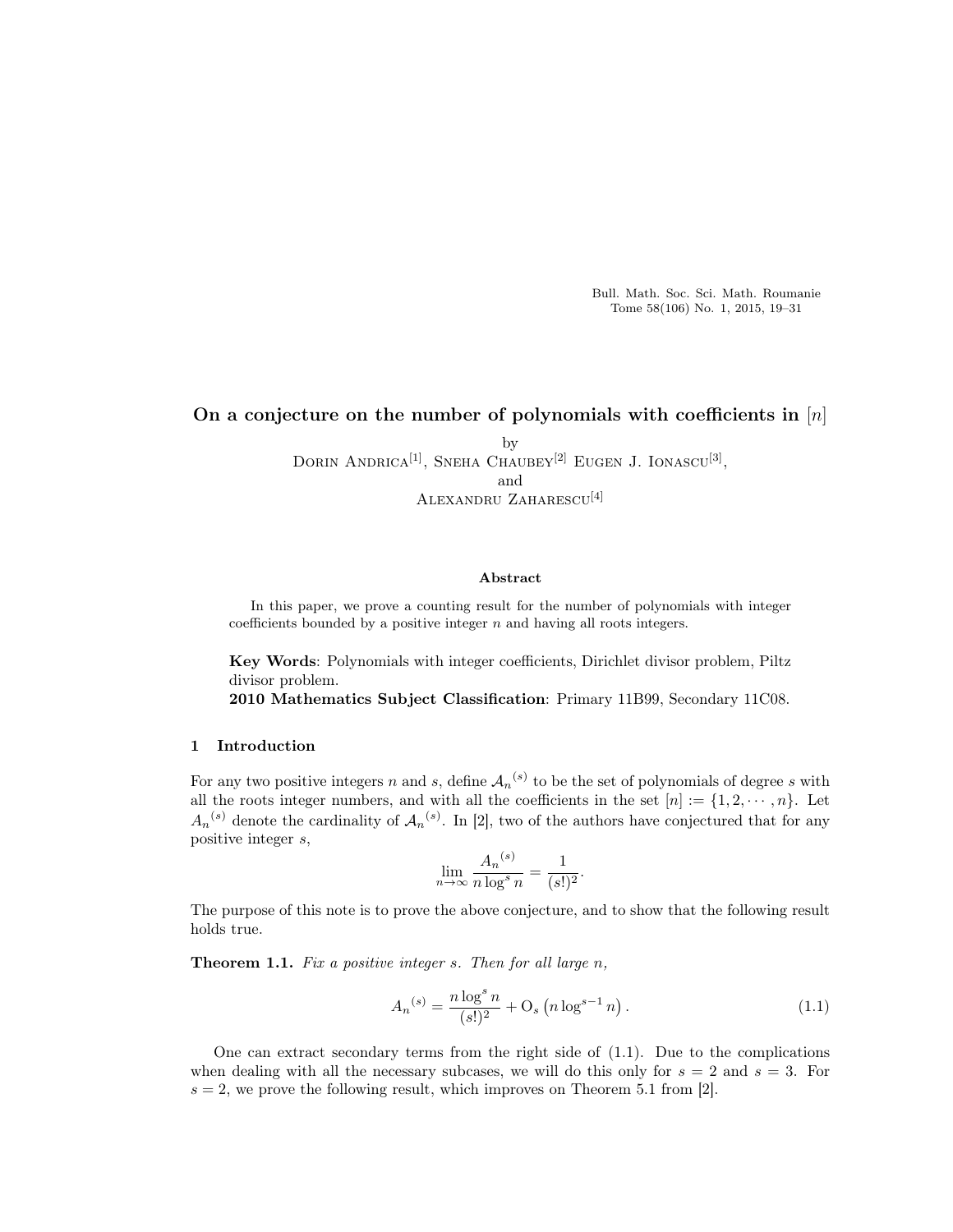**Theorem 1.2.** There exist constants  $D_1$  and  $D_2$  such that for all large n,

$$
A_n^{(2)} = \frac{n \log^2 n}{(2!)^2} + D_1 n \log n + D_2 n + O\left(n^{2/3} \log n\right).
$$
 (1.2)

For  $s = 3$ , we have the following result.

**Theorem 1.3.** There exist constants  $B_1$ ,  $B_2$  and  $B_3$  such that for all large n,

$$
A_n^{(3)} = \frac{n \log^3 n}{(3!)^2} + B_1 n \log^2 n + B_2 n \log n + B_3 n + O\left(n^{3/4} \log n\right). \tag{1.3}
$$

## 2 Proof of Theorem 1.1

*Proof of Theorem 1.1.* We recall the definition of  $A_n^{(s)}$ ,

$$
A_n^{(s)} = \#\left(\left\{\begin{matrix} P(x) = a_0 + a_1x + \dots + a_sx^s : a_0, \dots, a_s \in \{1, 2, \dots, n\}, \\ \text{and all roots of } P(x) \text{ are integers.} \end{matrix}\right\}\right).
$$

One observes that if  $P(x) \in A_n^{(s)}$  then  $P(x) = a_s(x + b_1) \dots (x + b_s)$ ;  $b_1, \dots, b_s \in \mathbb{N}$ ;  $a_0 =$  $a_s b_1 \ldots b_s \leq n, a_1 = a_s (b_1 \ldots b_{s-1} + b_1 \ldots b_{s-2} b_s + \cdots + b_2 \ldots b_s) \leq n, \ldots, a_{s-1} = a_s (b_1 + b_2)$  $(b_2 + \cdots + b_s) \leq n$ . We will first count the number of polynomials in  $\mathcal{A}_n^{(s)}$  where the constant coefficient  $a_0 = a_s b_1 \dots b_s$  is largest. Denote

$$
S_1^{(s)} = \{(a_s, b_1, \ldots, b_s) : 1 \le a_s \le n, b_1 \le b_2 \le \cdots \le b_s, a_s b_1 b_2 \ldots b_s \le n\}.
$$

For  $0 \leq j \leq s$ , we define

$$
T_j^{(s)} = \#\left( \left\{ \begin{array}{l} (a_s, b_1, \ldots, b_s) : a_s b_1 \ldots b_s \leq n, b_1 \leq \cdots \leq b_s, \text{ with} \\ j \text{ number of equalities between } b_1, b_2, \ldots, b_s \\ \text{ and the remaining are strict inequalities.} \end{array} \right\} \right).
$$

Then,

$$
\#(S_1^{(s)}) = T_0^{(s)} + \sum_{j=1}^s T_j^{(s)} = \sum_{1 \le a_s \le n} \sum_{\substack{1 \le b_1 < b_2 \cdots < b_s \\ a_s b_1 b_2 \cdots & b_s \le n}} 1 + \sum_{j=1}^s T_j^{(s)}.\tag{2.1}
$$

Now,

$$
T_0^{(s)} = \sum_{1 \le a_s \le n} \sum_{\substack{1 \le b_1 < b_2 \cdots < b_s \\ a_s b_1 b_2 \cdots & b_s \le n}} 1 = \frac{1}{s!} \sum_{a_s \le n} \sum_{\substack{b_1, \ldots, b_s \\ a_s b_1 b_2 \cdots & b_s \le n}} 1 = \frac{1}{s!} \sum_{a_s \le n} \sum_{m \le \frac{n}{a_s}} d_s(m)
$$
\n
$$
= \frac{1}{s!} \sum_{m \le n} d_{s+1}(m), \tag{2.2}
$$

where  $d_l(m)$  is the generalized divisor function which counts the number of ways a positive integer  $m$  can be written as a product of  $l$  positive numbers. Estimating the error term in the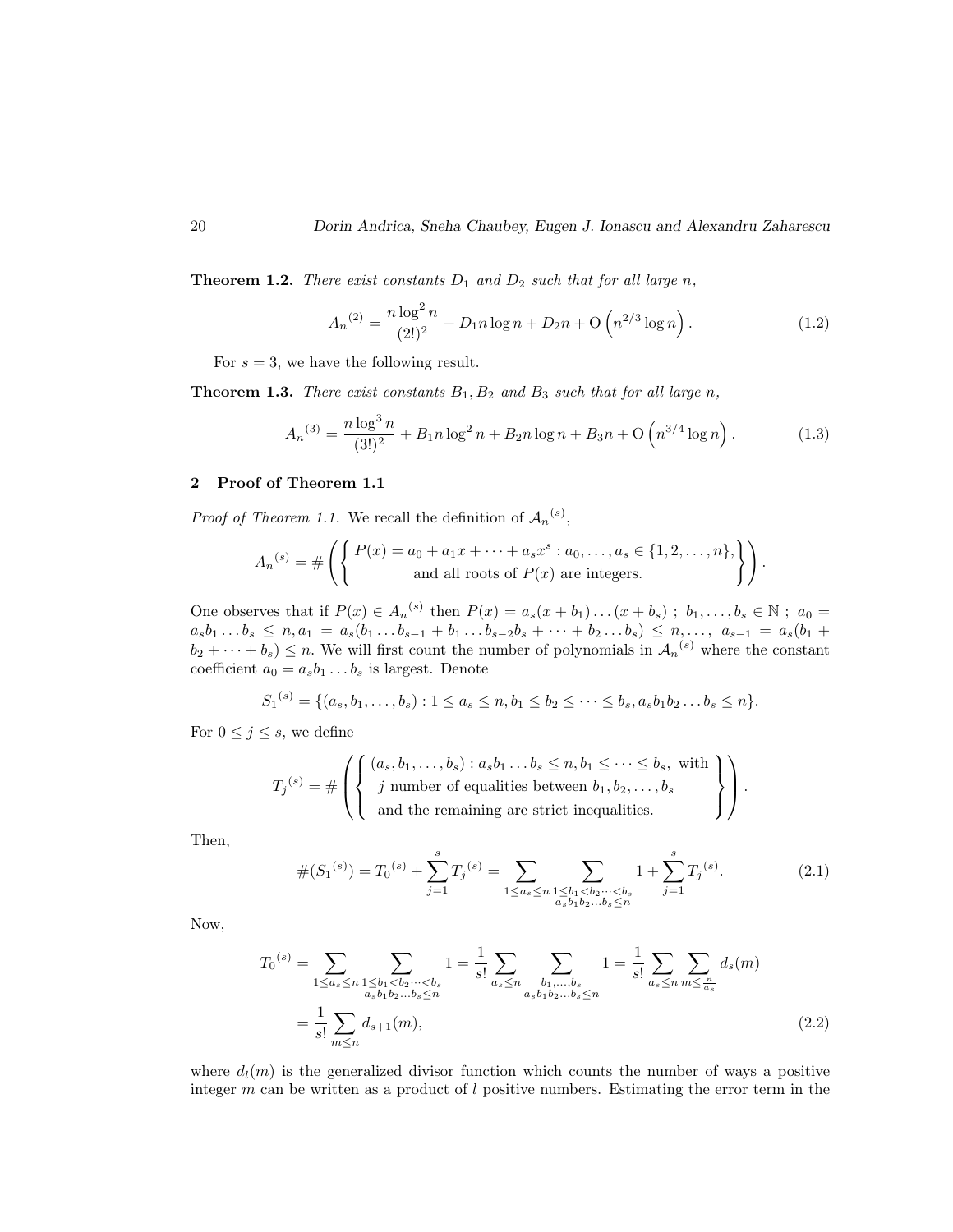asymptotic formula for the summatory function of  $d_l(m)$  is also the famous general (Dirichlet) divisor problem (or the Piltz divisor problem). For more on the Dirichlet divisor problem and the Piltz divisor problem see [3], [4]. The generalized divisor summatory function is given by

$$
\sum_{m \le x} d_l(m) = x P_l(\log x) + \mathcal{O}\left(x^{1-1/l} \log x\right),\tag{2.3}
$$

where  $P_l(\log x)$  is a polynomial in  $\log x$  of degree  $l-1$ . It is given by

$$
P_l(\log x) = Res_{z=1} \frac{\zeta^l(z) x^{z-1}}{z} = \sum_{j=1}^l a_{l-j} \log^{l-j} x.
$$
 (2.4)

Here z is a complex number and  $\zeta(z)$  is the Riemann zeta-function. A.F. Lavrik [1] evaluated the coefficients  $a_{l-j}$  explicitly in terms of constants  $\gamma'_{k} s$  appearing in the coefficients of Laurent series expansion of the Riemann zeta function about its pole  $z = 1$ ,

$$
a_{l-j} = \frac{(-1)^{j+1}}{(l-j)!} \left( 1 + \sum_{k=1}^{j-1} (-1)^k \sum_{\Omega(k)} \frac{l(l-1)\dots(l-r+1)}{r_0!r_1!\dots r_{\nu}!} \gamma_0^{r_0} \dots \gamma_{\nu}^{r_{\nu}} \right).
$$

The index  $\Omega(k)$  denotes summation over all solutions of the equation  $k = r_0 + 2r_1 + \cdots + (\nu+1)r_{\nu}$ in non negative integers  $\nu, r_0, \ldots, r_{\nu}$ , and  $r = r_0 + \cdots + r_{\nu}$ , while  $\gamma'_0, \gamma'_1, \ldots$  are the coefficients of the series

$$
\sum_{\nu=0}^{\infty} \gamma_{\nu}'(z-1)^{\nu} = \zeta(z) - \frac{1}{z-1}.
$$

The coefficients  $\gamma'_n s$  for  $n = 0, 1, \dots$  are given by,

$$
(-1)^{n} n! \gamma'_{n} = \lim_{N \to \infty} \left( \sum_{m=1}^{N} \frac{\log^{n} m}{m} - \frac{\log^{n+1} N}{n+1} \right).
$$

These are related to the Stieltjes constants  $\gamma_k s$  that occur in the Laurent series expansion of the Riemann zeta function by the relation  $\gamma'_n = \frac{(-1)^n}{n!}$  $\frac{(n+1)^n}{n!}\gamma_n$ . Note that the first coefficient  $a_{l-1} = \frac{1}{(l-1)!}$ and so we get

$$
P_l(\log x) = \frac{1}{(l-1)!} \log^{l-1} x + \sum_{j=2}^{l} a_{l-j} \log^{l-j} x.
$$

This along with (2.2) and (2.3) gives

$$
T_0^{(s)} = \frac{1}{s!} \sum_{m \le n} d_{s+1}(m) = \frac{n}{s!^2} \log^s n + O\left(n \log^{(s-1)} n\right).
$$
 (2.5)

In  $T_j^{(s)}$ , since two or more  $b_i$ 's are equal and they satisfy the same inequality  $a_s b_1 \dots b_s \leq n$ , we have  $T_j^{(s)} = O(n \log^{(s-1)} n)$ . This along with (2.1) and (2.5) gives

$$
#(S_1^{(s)}) = \frac{n}{s!^2} \log^s n + O\left(n \log^{(s-1)} n\right).
$$
 (2.6)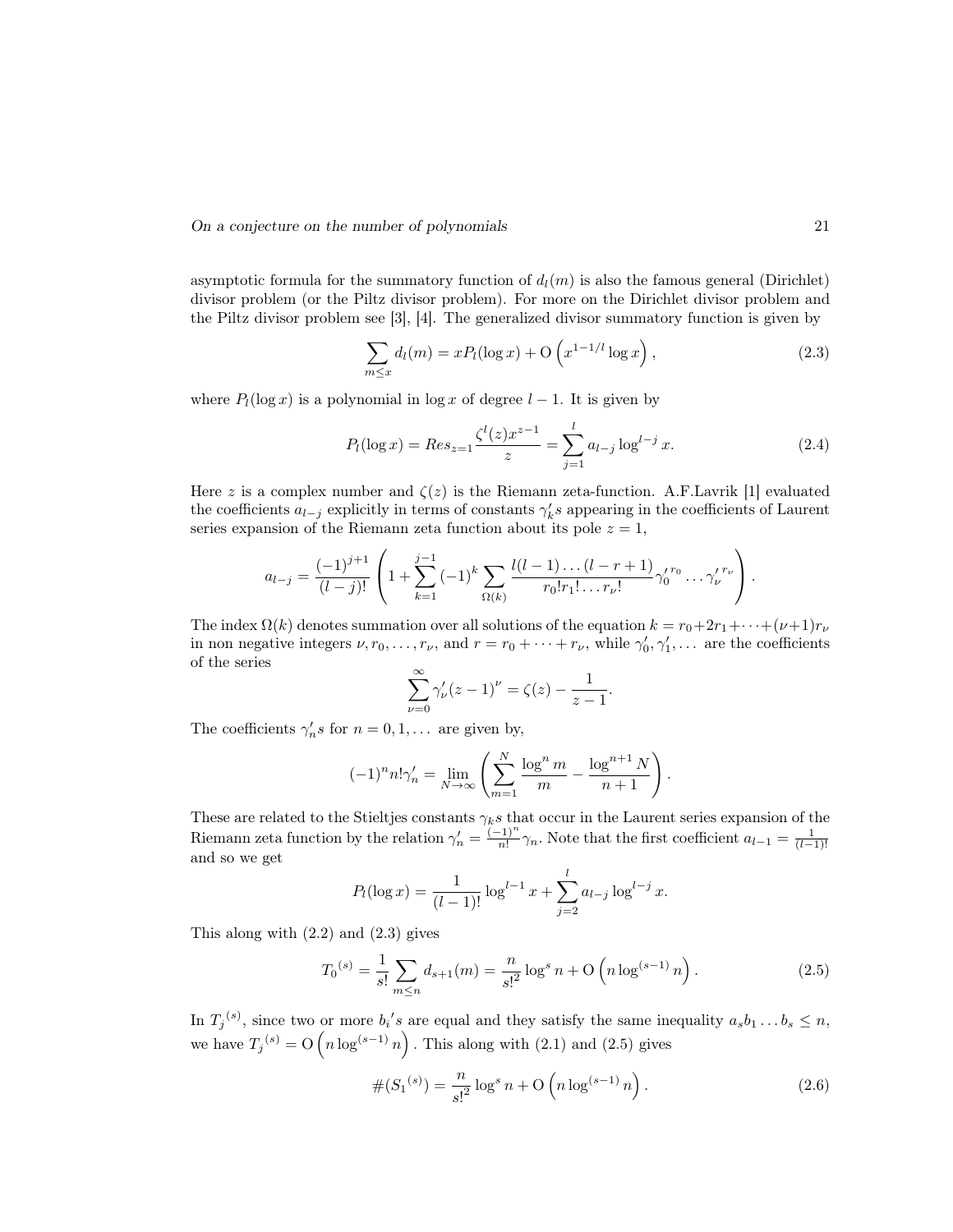It remains to consider the cases when the constant coefficient is not the largest. We begin with counting polynomials in which  $a_0$  is not the largest but the previous coefficient  $a_1$  is largest. Then

$$
b_2b_3...b_s+b_1b_3...b_s+...+b_1b_2...b_{s-1}>b_1...b_s.
$$

Here at least one of the s terms on the left side is larger than  $\frac{b_1 \dots b_s}{s}$ . Say  $b_2 \dots b_s > \frac{b_1 \dots b_s}{s}$  $\frac{... \, \, \, \cdot \, \, \cdot \, \, \cdot \, \, \cdot \, \, \cdot \, \, \cdot \, \, \cdot \, \, \cdot \, \, \cdot \, \, \cdot \, \, \cdot \, \, \cdot \, \, \cdot \, \, \cdot \, \, \cdot \, \, \cdot \, \, \cdot \, \, \cdot \, \, \cdot \, \, \cdot \, \, \cdot \, \cdot \, \cdot \, \cdot \, \cdot \, \cdot \, \cdot \, \cdot \, \cdot \, \cdot \, \cdot \, \cdot \, \cdot \, \cdot \, \cdot \, \cdot \, \cdot \, \cdot \, \cdot \, \cdot \, \cdot \, \cdot \, \cdot$ This implies  $b_1 < s$ . So one of the roots,  $b_1$  in this case is bounded in terms of s. But for each fixed value of  $b_1$ , we have at most  $O(n \log^{s-1} n)$  choices for the s-tuple  $(a_s, b_2, \ldots, b_s)$ . Similarly, if the next coefficient  $a_2$  is largest then,

$$
b_3b_4...b_s+b_1b_4...b_s+...+b_1b_2...b_{s-2}>b_1...b_s,
$$

which implies that at least one of the  $\binom{s}{2}$  terms on the left side is larger than  $\frac{b_1 \dots b_s}{\binom{s}{2}}$ . Say 2  $b_3b_4 \ldots b_s > \frac{b_1 \ldots b_s}{(s)}$  $\frac{1 \cdot b}{s}$ . This gives  $b_1b_2 < {s \choose 2}$ . Hence both roots  $b_1, b_2$  are bounded in this case and so for each fixed value of  $b_1$  and  $b_2$ , we have at most O  $(n \log^{s-2} n)$  choices for the  $(s-1)$ -

tuple  $(a_s, b_3, b_4, \ldots, b_s)$ . Repeating this argument for all the cases when the last coefficient is not the largest, we finally obtain that the number of polynomials in which the maximum coefficient is attained elsewhere than the last one is  $O(n \log^{s-1} n)$ . This along with (2.6) gives

$$
A_n^{(s)} = \frac{n}{(s!)^2} \log^s n + O(n \log^{s-1} n),
$$

which completes the proof of the theorem.

 $\Box$ 

### 3 Proof of Theorem 1.2

In this section we consider the case  $s = 2$ .

*Proof of Theorem 1.2.* For a fixed positive integer  $n$ ,

$$
A_n^{(2)} = \# \left( \left\{ \begin{array}{l} a_0 + a_1 x + a_2 x^2 : a_0, a_1, a_2 \in \{1, 2, ..., n\} \\ \text{and all roots are integers} \end{array} \right\} \right)
$$

If  $P(x) \in A_n^{(2)}$  then  $P(x) = a_2(x + b_1)(x + b_2)$ ;  $b_1, b_2 \in \mathbb{N}$ ;  $a_2b_1b_2 \leq n$ ;  $a_2(b_1 + b_2) \leq n$  and  $a_2 \leq n$ . Thus,

$$
A_n^{(2)} = \sum_{1 \le a_2 \le n} \sum_{\substack{1 \le b_1 \le b_2 \\ a_2 b_1 b_2 \le n, \\ a_2 (b_1 + b_2) \le n}} 1 = \sum_{1 \le a_2 \le n} \sum_{\substack{1 \le b_1 \le b_2 \\ a_2 b_1 b_2 \le n}} 1 - \sum_{1 \le a_2 \le n} \sum_{\substack{1 \le b_1 \le b_2 \\ a_2 b_1 b_2 \le n, \\ a_2 (b_1 + b_2) > n}} 1
$$
\n
$$
=: S_1^{(2)} - S_2^{(2)}.
$$
\n
$$
(3.1)
$$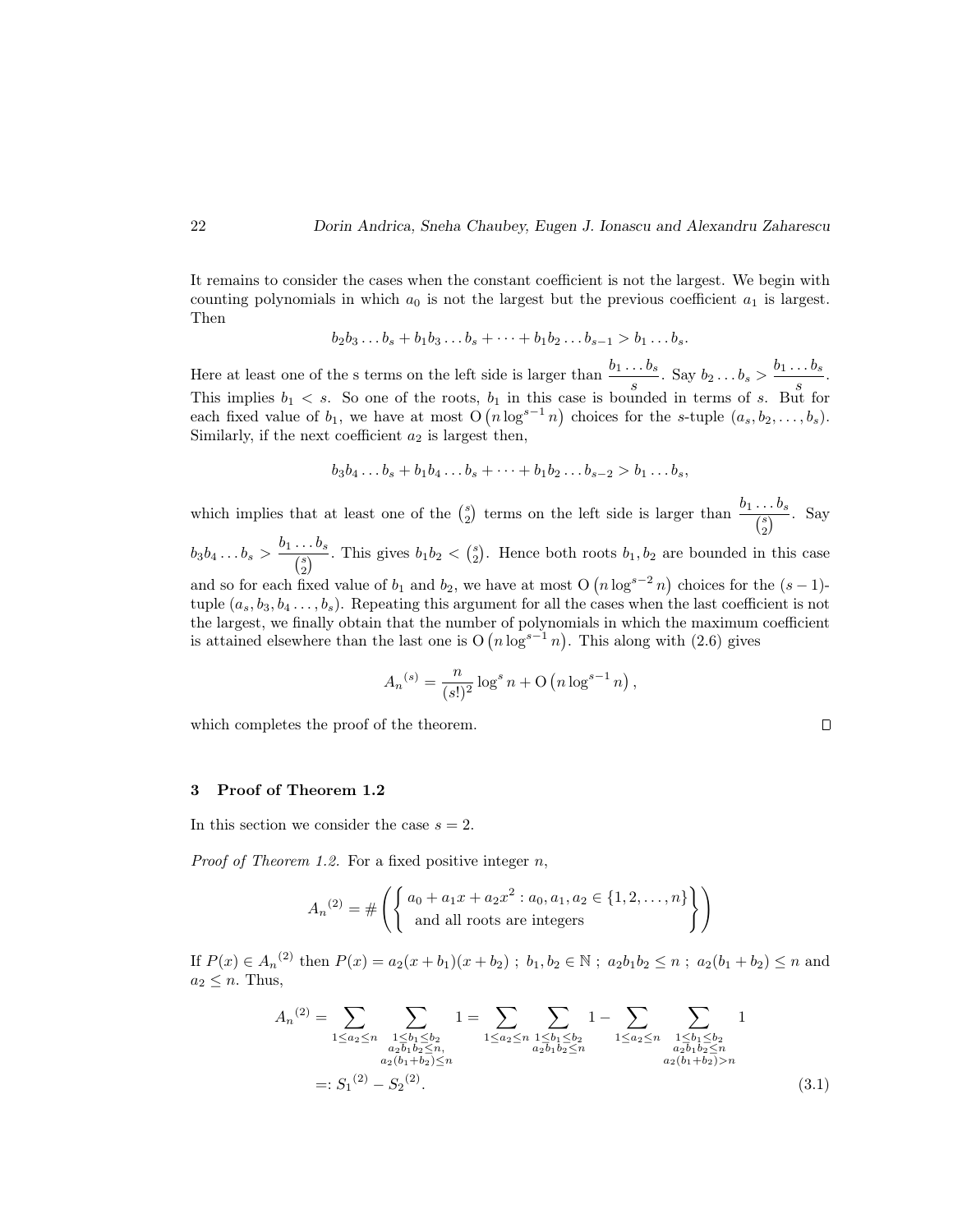Rewrite  $S_1$ <sup>(2)</sup> as

$$
S_1^{(2)} = \frac{1}{2} \sum_{1 \le a_2 \le n} \sum_{\substack{b_1, b_2 \ b_1 b_2 \le n}} 1 + \frac{1}{2} \sum_{1 \le a_2 \le n} \sum_{\substack{b_1 = b_2 \ a_2 b_1 b_2 \le n}} 1
$$
  
= 
$$
\frac{1}{2} \sum_{\substack{b_1, b_2, a_2 \ a_2 b_1 b_2 \le n}} 1 + \frac{1}{2} \sum_{1 \le a_2 \le n} \sum_{\substack{b_2 \in \mathbb{N} \ a_2 b_2 \le n}} 1 = \frac{1}{2} \sum_{m \le n} d_3(m)
$$
  
+ 
$$
\frac{1}{2} \left( \sum_{1 \le a_2 \le n^{1/3}} \sum_{1 \le b_2 \le \sqrt{\frac{n}{a_2}}} 1 + \sum_{1 \le b_2 \le n^{1/3}} \sum_{1 \le a_2 \le \frac{n}{b_2 2}} 1 - \sum_{1 \le a_2 \le n^{1/3}} \sum_{1 \le b_2 \le n^{1/3}} 1 \right).
$$

Observe that the sum in the bracket above is given by

$$
\sum_{1 \le a_2 \le n^{1/3}} \sum_{1 \le b_2 \le \sqrt{\frac{n}{a_2}}} 1 + \sum_{1 \le b_2 \le n^{1/3}} \sum_{1 \le a_2 \le \frac{n}{b_2^2}} 1 - \sum_{1 \le a_2 \le n^{1/3}} \sum_{1 \le b_2 \le n^{1/3}}
$$
  
=  $C_1 n + O\left(n^{2/3}\right)$ .

Using this and the expression for the summatory function for  $d_3(m)$  from  $(2.3)$  we obtain

$$
S_1^{(2)} = \frac{1}{4}n\log^2 n + C_2 n \log n + C_3 n + O\left(n^{2/3}\log n\right),\tag{3.2}
$$

where  $C_2$  and  $C_3$  are constants. Next we estimate  $S_2^{(2)}$ , the number of polynomials in  $\mathcal{A}_n^{(2)}$ in which the last coefficient is not the largest. Now,

$$
S_2^{(2)} = S_{1,1} + S_{1,2} \tag{3.3}
$$

where  $S_{1,1} = \#({ (a_2, b_1, b_2) \in \mathbb{N}^3 : b_1 < b_2 \text{ and } a_2b_1b_2 \le n < a_2(b_1 + b_2) } )$  and  $S_{1,2} = \#(\{(a_2, b_1, b_2) \in \mathbb{N}^3 : b_1 = b_2 \text{ and } a_2b_1b_2 \leq n < a_2(b_1 + b_2)\})$ . In  $S_{1,1}$ , since  $b_1b_2 < b_1 + b_2$  $b_2 < 2b_2$ , we have  $b_1 < 2$ . This implies  $b_1 = 1$ . Then,  $a_2b_2 \le n < a_2(1 + b_2)$ . This implies  $\frac{n}{a_2} - 1 < b_2 \le \frac{n}{a_2}$ . Therefore,

$$
S_{1,1} = \# \left( \left\{ (a_2, b_2) : a_2 > n^{2/3}, b_2 \ge 1, \frac{n}{a_2} - 1 < b_2 \le \frac{n}{a_2} \right\} \right)
$$
\n
$$
+ \# \left( \left\{ (a_2, b_2) : 1 \le a_2 \le n^{2/3}, b_2 \ge 1, \frac{n}{a_2} - 1 < b_2 \le \frac{n}{a_2} \right\} \right)
$$
\n
$$
= \sum_{1 \le b_2 \le n^{1/3}} \left( \frac{n}{b_2} - \frac{n}{(1 + b_2)} \right) + O \left( \sum_{1 \le a_2 \le n^{2/3}} 1 \right)
$$
\n
$$
= n \sum_{b_2 > 1} \frac{1}{b_2 (1 + b_2)} - n \sum_{b_2 > n^{1/3}} \frac{1}{b_2 (1 + b_2)} + O \left( n^{2/3} \right)
$$
\n
$$
= C_4 n + O \left( n^{2/3} \right).
$$
\n(3.4)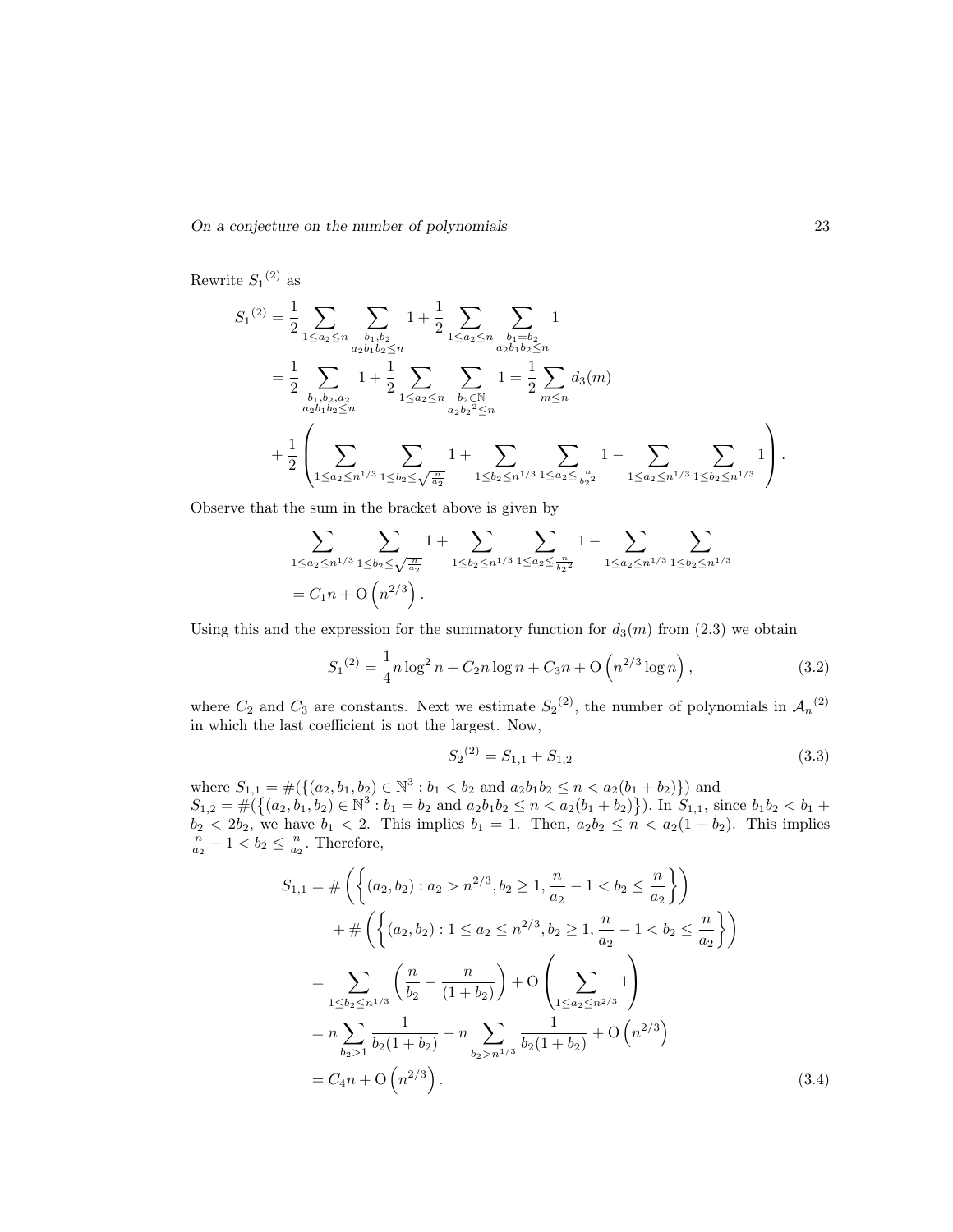In  $S_{1,2}$ , since  $b_1 = b_2$ , we have  $a_2b_1^2 \le n < 2a_2b_1$ , which implies  $b_1 = b_2 = 1$ . And so,

$$
S_{1,2} = #({a_2 \in \mathbb{N} : a_2 \le n < 2a_2}) = \frac{n}{2} + O(1).
$$

Combining (3.3), (3.4) and above, we obtain,

$$
S_2^{(2)} = C_5 n + \mathcal{O}\left(n^{2/3}\right),\tag{3.5}
$$

,

 $\Box$ 

for a positive constant  $C_5$ . Therefore, the above equation along with (3.1) and (3.2) gives us

$$
A_n^{(2)} = \frac{1}{4}n \log^2 n + C_6 n \log n + C_7 n + O\left(n^{2/3} \log n\right)
$$

where  $C_6$  and  $C_7$  are constants. This completes the proof of the theorem.

## 4 Proof of Theorem 1.3

In this section we estimate  $A_n^{(s)}$  for  $s=3$ .

*Proof of Theorem 1.3.* For a fixed positive integer  $n$ ,

$$
A_n^{(3)} = \# \left( \left\{ \begin{array}{l} a_0 + a_1 x + a_2 x^2 + a_3 x^3 : a_0, a_1, a_2, a_3 \in \{1, 2, \dots, n\} \\ \text{and all roots are integers} \end{array} \right\} \right)
$$

If  $P(x) \in A_n^{(3)}$  then  $P(x) = a_3(x + b_1)(x + b_2)(x + b_3)$ ;  $b_1, b_2, b_3 \in \mathbb{N}$ ;  $a_3b_1b_2b_3 \le n$ , ;  $a_3(b_1 + b_2)(x + b_3)$  $b_2 + b_3$ )  $\leq n$ , ;  $a_3(b_1b_2 + b_2b_3 + b_3b_1) \leq n$  and  $a_3 \leq n$ .

$$
A_n^{(3)} = \sum_{1 \le a_3 \le n} \sum_{\substack{1 \le b_1 \le b_2 \le b_3 \\ a_3b_1b_2b_3 \le n, \\ a_3(b_1b_2+b_2b_3+b_1b_3) \le n, \\ a_3(b_1b_2+b_2b_3+b_1b_3) \le n}} 1
$$
\n
$$
= \sum_{1 \le a_3 \le n} \sum_{\substack{1 \le b_1 \le b_2 \le b_3 \\ a_3b_1b_2b_3 \le n, \\ a_3b_1b_2b_3 \le n, \\ a_3(b_1b_2+b_2b_3+b_1b_3) \le n}} 1 - \sum_{1 \le a_3 \le n} \sum_{\substack{1 \le b_1 \le b_2 \le b_3 \\ a_3b_1b_2b_3 \le n, \\ a_3(b_1b_2+b_2b_3+b_1b_3) \le n, \\ a_3(b_1b_2+b_2b_3+b_1b_3) \ge n}} 1.
$$
\n
$$
(4.1)
$$

Now for any positive integers  $b_1, b_2, b_3$ , we have,  $b_1b_2 + b_2b_3 + b_1b_3 \ge b_1 + b_2 + b_3$  which implies there exists no positive integers  $b_1, b_2, b_3$ , for which the condition,  $b_1b_2 + b_2b_3 + b_1b_3 \leq n <$  $b_1 + b_2 + b_3$  holds true. And so the second sum in the above equation equals zero. This gives,

$$
A_n^{(3)} = \sum_{1 \le a_3 \le n} \sum_{\substack{1 \le b_1 \le b_2 \le b_3 \\ a_3b_1b_2b_3 \le n, \\ a_3(b_1b_2 + b_2b_3 + b_1b_3) \le n}} 1
$$
  
= 
$$
\sum_{1 \le a_3 \le n} \sum_{\substack{1 \le b_1 \le b_2 \le b_3 \\ a_3b_1b_2b_3 \le n}} 1 - \sum_{1 \le a_3 \le n} \sum_{\substack{1 \le b_1 \le b_2 \le b_3 \\ a_3b_1b_2b_3 \le n, \\ a_3(b_1b_2 + b_2b_3 + b_1b_3) > n}} 1.
$$
 (4.2)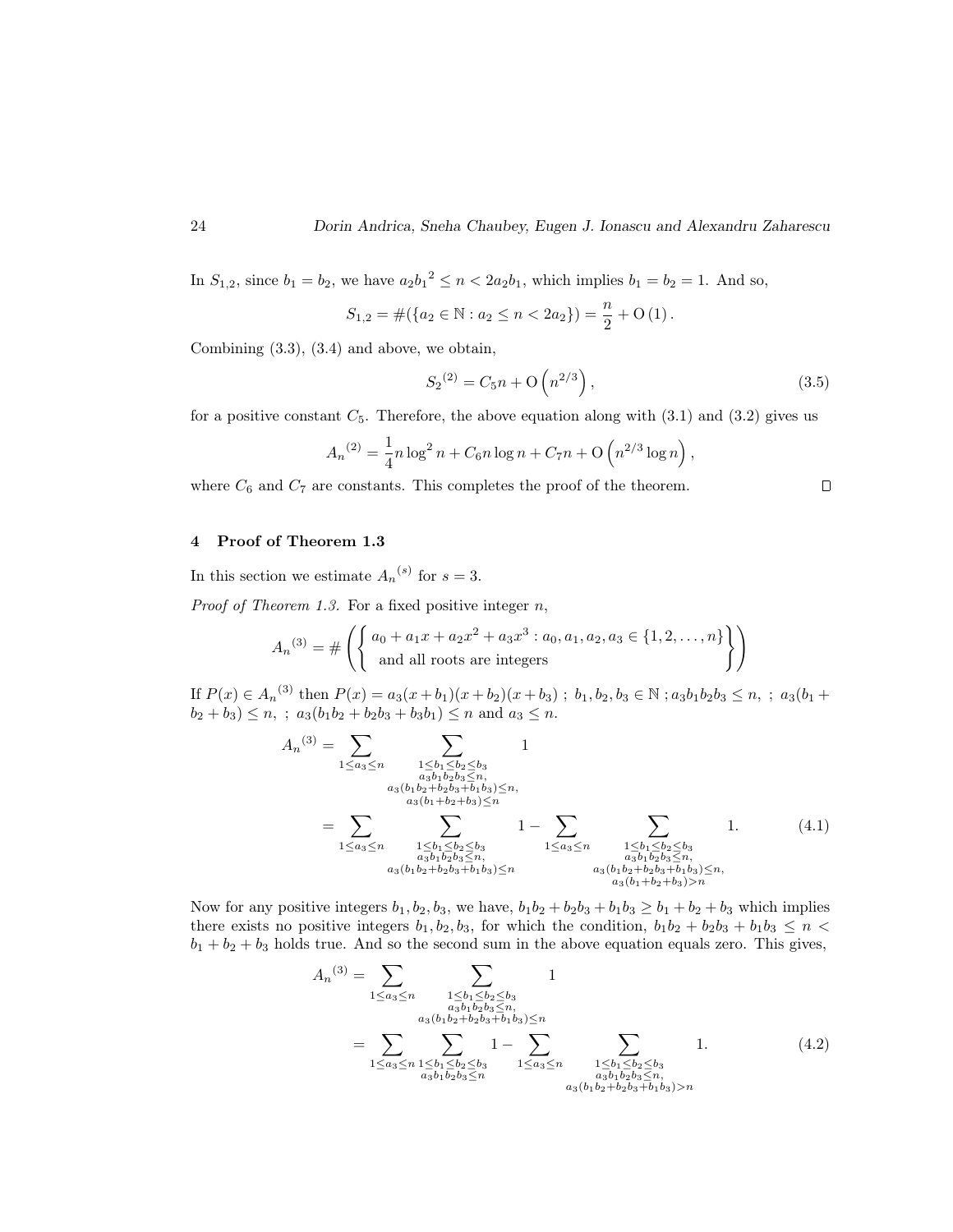Define

$$
S_1^{(3)} := \left\{ x = (a_3, b_1, b_2, b_3) \in \mathbb{N}^4 : 1 \le a_3 \le n, a_3b_1b_2b_3 \le n \right\},
$$
  

$$
S_2^{(3)} := \left\{ x = (a_3, b_1, b_2, b_3) \in \mathbb{N}^4 : 1 \le a_3 \le n, 1 \le b_1 \le b_2 \le b_3, \newline a_3b_1b_2b_3 \le n < a_3(b_1b_2 + b_2b_3 + b_1b_3).
$$

Let  $T_1^{(3)} := \{x \in S_1^{(3)} : b_1 \lt b_2 = b_3\}, T_2^{(3)} := \{x \in S_1^{(3)} : b_1 = b_2 \lt b_3\}, \text{ and } T_2^{(3)} := \{x \in S_1^{(3)} : b_1 = b_2 \lt b_3\}$  $S_1^{(3)}: b_1 = b_2 = b_3$ . Observe that,

$$
\sum_{1 \le a_3 \le n} \sum_{\substack{1 \le b_1 \le b_2 \le b_3, \\ a_3 b_1 b_2 b_3 \le n}} 1 = \frac{1}{3!} \#(S_1^{(3)}) + \frac{1}{2} \#(T_1^{(3)}) + \frac{1}{2} \#(T_2^{(3)}) + \frac{5}{6} \#(T_3^{(3)}).
$$

From (4.2) and above, we obtain,

$$
A_n^{(3)} = \frac{1}{3!} \#(S_1^{(3)}) + \frac{1}{2} \#(T_1^{(3)}) + \frac{1}{2} \#(T_2^{(3)}) + \frac{5}{6} \#(T_2^{(3)}) - \#(S_2^{(3)}).
$$
 (4.3)

Rewriting  $S_1^{(3)}$  in terms of the generalized divisor function  $d_4(n)$  and using (2.3), we have,

$$
#(S_1^{(3)}) = \sum_{m \le n} d_4(m) = \frac{1}{3!} n \log^3 n + C_8 n \log^2 n + C_9 n \log n + C_{10} n
$$

$$
+ O\left(n^{3/4} \log n\right), \tag{4.4}
$$

where  $C_8, C_9$  and  $C_{10}$  are constants. To estimate  $\#(S_2^{(3)})$  in (4.3), we again consider cases distinguished by the relations between the positive integers  $b_1, b_2$  and  $b_3$ . Let  $A_1 := \{x \in S_2^{(3)} :$  $b_1 < b_2 < b_3$ ,  $A_2 := \{x \in S_2^{(3)} : b_1 = b_2 < b_3\}$ ,  $A_3 := \{x \in S_2^{(3)} : b_1 < b_2 = b_3\}$ , and finally  $A_4 := \{x \in S_2^{(3)} : b_1 = b_2 = b_3\}.$  So,

$$
#(S_2(3)) = #(A_1) + #(A_2) + #(A_3) + #(A_4).
$$
\n(4.5)

We first estimate  $\#(A_4)$ . In  $A_4$  since  $b_1 = b_2 = b_3$ , we have  $a_3b_1^3 < 3a_3b_1^2$ , which implies  $b_1 = 1, 2, \text{ and so},$ 

$$
#(A_4) = \sum_{\frac{n}{3} < a_3 \le n} 1 + \sum_{\frac{n}{12} < a_3 \le \frac{n}{8}} 1 = C_{11}n + O(1),\tag{4.6}
$$

where  $C_{10}$  is a positive constant. Next we estimate  $A_3$  where  $b_1$  being the smallest takes the values 1 and 2 only. Then,  $\#(A_3) = \#(A_{3,1}) + \#(A_{3,2})$ , where  $A_{3,1} := \{(a_3, b_1, b_2, b_3) \in A_3 :$  $b_1 = 1$ , and  $A_{3,2} := \{(a_3, b_1, b_2, b_3) \in A_3 : b_1 = 2\}$ . In  $A_{3,2}$ , since,  $2a_3b_2^2 < a_3(4b_2 + b_2^2)$ , this implies,  $b_2 < 4$  and so  $b_2 = b_3 = 3$  since  $b_1 = 2 < b_2 = b_3$ . Thus,

$$
#(A_{3,2}) = \sum_{\frac{n}{21} < a_3 \le \frac{n}{18}} 1 = C_{12}n + O(1),\tag{4.7}
$$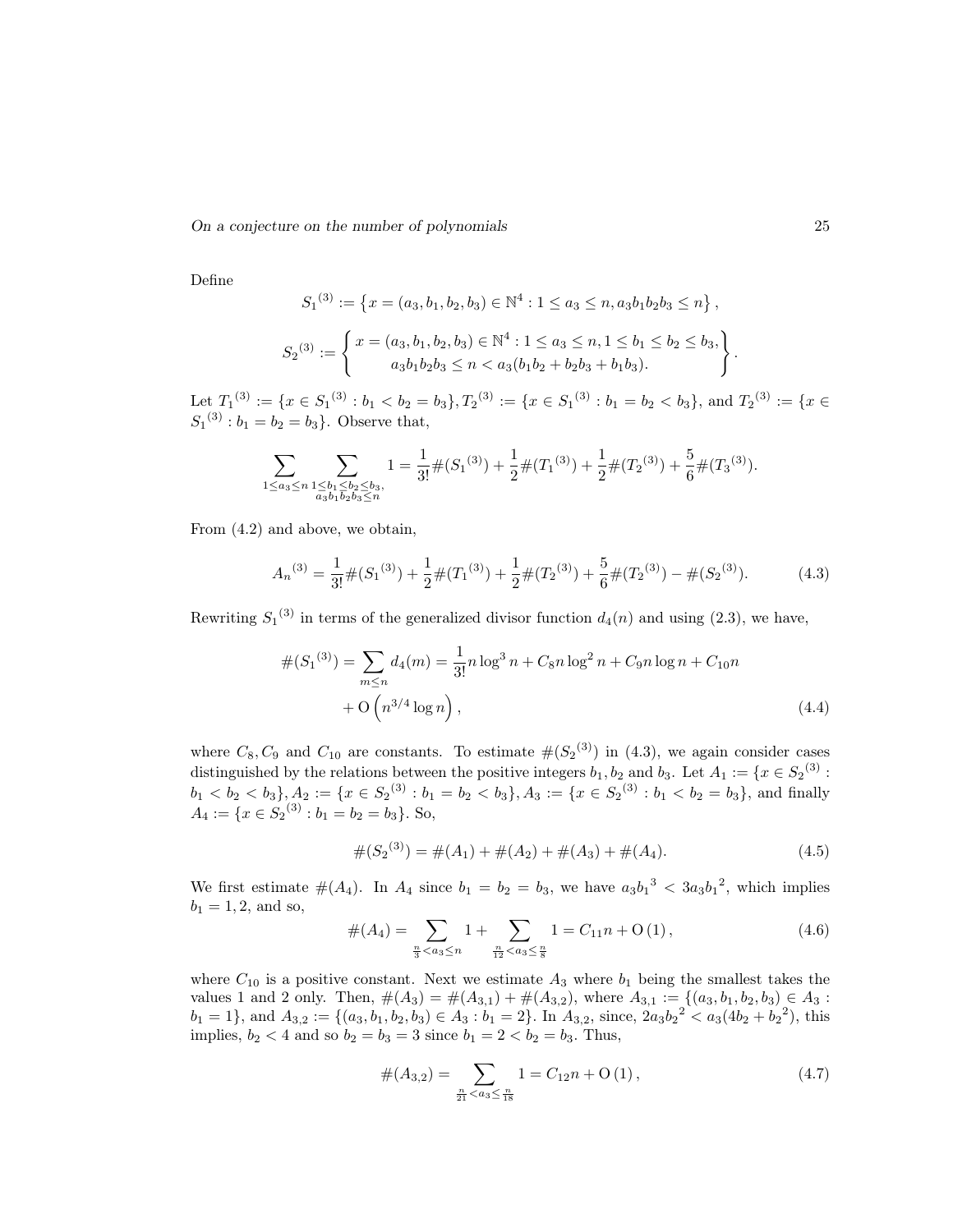for some positive constant  $C_{11}$ . To estimate  $A_{3,1}$  we write it as  $A_{3,1} = A_{3,1,1} \setminus A_{3,1,2}$  where,  $A_{3,1,1} := \{(a_3,b_1,b_2,b_3) \in A_{3,1} : a_3b_2^2 \leq n\}$ , and  $A_{3,1,2} := \{(a_3,b_1,b_2,b_3) \in A_{3,1} : a_3(b_2^2 +$  $2b_2$ )  $\leq n$ . Now,

$$
#(A_{3,1,1}) = \sum_{1 \le a_3 \le n^{1/3}} \sum_{1 \le b_2 \le \sqrt{\frac{n}{a_3}}} 1 + \sum_{1 \le b_2 \le n^{1/3}} \sum_{1 \le a_3 \le \frac{n}{b_2^2}} 1 - \sum_{1 \le a_3 \le n^{1/3}} \sum_{1 \le b_2 \le n^{1/3}} 1 = C_{13}n + \mathcal{O}\left(n^{2/3}\right).
$$

And

$$
#(A_{3,1,2}) = \sum_{1 \le a_3 \le n^{1/3}} \sum_{1 \le b_2 \le \sqrt{\frac{n}{a_3} + 1} - 1} 1 + \sum_{1 \le b_1 \le n^{1/3}} \sum_{1 \le a_3 \le \frac{n}{b_2^{2} + 2b_2}} 1 - \sum_{1 \le a_3 \le n^{1/3}} \sum_{1 \le b_2 \le n^{1/3}} 1 = C_{14}n + O\left(n^{2/3}\right).
$$

Combining the above two estimates and (4.7), we obtain,

$$
#(A_3) = C_{15}n + O(n^{2/3}),
$$
\n(4.8)

where  $C_{15}$  is a constant. Next we estimate  $A_2$  in (4.5). In  $A_2$ , since,  $b_1 = b_2 < b_3$  and  $a_3b_1b_2b_3$  $a_3(b_1b_2 + b_2b_3 + b_1b_3)$ , we find that  $b_1 = b_2 = 1, 2$ . and so we have  $#(A_2) = #(A_{2,1}) + #(A_{2,2}),$ where  $A_{2,1} := \{(a_3, b_1, b_2, b_3) \in A_2 : b_1 = b_2 = 1\}$  and  $A_{2,2} := \{(a_3, b_1, b_2, b_3) \in A_2 : b_1 = b_2 = 1\}$ 2. In  $A_{2,2}$ , since,  $4a_3b_3 \le n < 4a_3 + 4a_3b_3$ , this implies,  $\frac{n}{4a_3} - 1 < b_3 \le \frac{n}{4a_3}$  which further shows that  $b_3 = O(1)$ .

$$
\#(A_{2,2}) = \# \left( \left\{ (a_3, b_3) : a_3 > n^{3/4}, \frac{n}{4a_3} - 1 < b_3 \le \frac{n}{4a_3} \right\} \right)
$$
  
+ 
$$
\# \left( \left\{ (a_3, b_3) : 1 \le a_3 \le n^{3/4}, \frac{n}{4a_3} - 1 < b_3 \le \frac{n}{4a_3} \right\} \right)
$$
  
= 
$$
\sum_{1 \le b_3 \le \frac{n^{1/4}}{4}} \left( \frac{n}{4b_3} - \frac{n}{4(1+b_3)} \right) + O \left( \sum_{1 \le a_3 \le n^{3/4}} 1 \right)
$$
  
= 
$$
n \sum_{b_2 > 1} \frac{1}{4b_3(1+b_3)} - n \sum_{b_3 \ge \frac{n^{1/4}}{4}} \frac{1}{4b_3(1+b_3)} + O \left( n^{3/4} \right)
$$
  
= 
$$
C_{16}n + O \left( n^{3/4} \right), \tag{4.9}
$$

where  $C_{13}$  is a positive constant. Next as in  $A_{3,1}$ , we write  $A_{2,1}$  as,  $A_{2,1} = A_{2,1,1} \setminus A_{2,1,2}$  where,  $A_{2,1,1} =: \{(a_3,b_1,b_2,b_3) \in A_{2,1} : a_3b_3 \leq n\}$ , and

$$
A_{2,1,2} =: \{(a_3, b_1, b_2, b_3) \in A_{2,1} : a_3(1+2b_3) \le n\}.
$$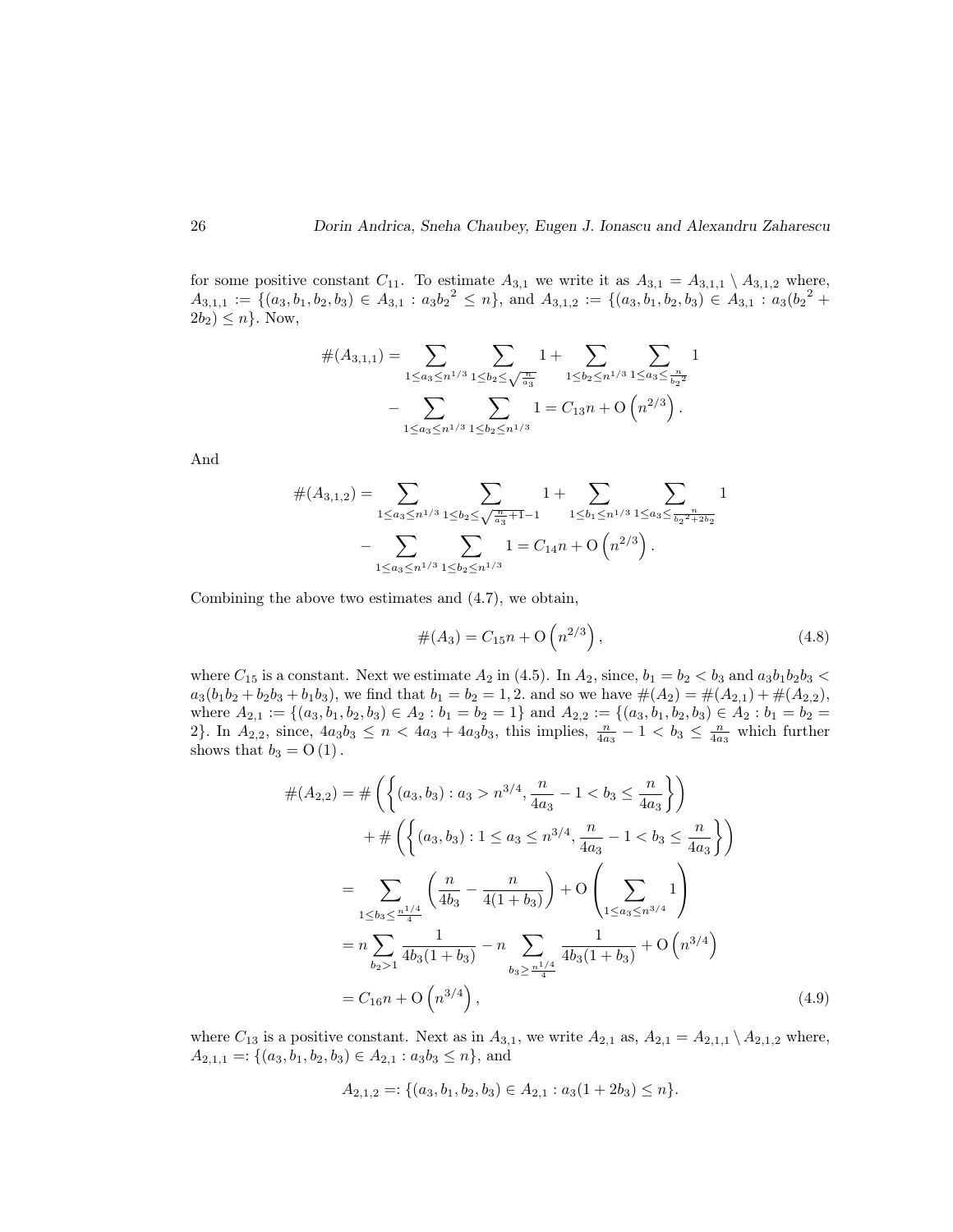Using the divisor summatory function ([3]), we obtain,

$$
#(A_{2,1,1}) = \sum_{m \le n} d(m) = n \log n + C_{17}n + O(\sqrt{n}).
$$
\n(4.10)

We remark that we could use an estimate of the summatory function of divisor function with we remark that we could use an estimate of the summatory function of divisor function<br>an error term better than  $O(\sqrt{n})$  but this does not improve on our estimation of  $A_n^{(3)}$ .

$$
#(A_{2,1,2}) = \sum_{1 \le a_3 \le n^{1/2}} \sum_{1 \le b_3 \le \frac{n}{2a_3} - \frac{1}{2}} 1 + \sum_{1 \le b_3 \le \frac{\sqrt{n}-1}{2}} \sum_{1 \le a_3 \le \frac{n}{1+2b_3}} 1 - \sum_{1 \le a_3 \le \sqrt{n}} \sum_{1 \le b_3 \le \frac{\sqrt{n}-1}{2}} 1 = C_{18} n \log n + C_{19} n + O(\sqrt{n}).
$$

This along with (4.9) and (4.10) gives,

$$
A_2 = C_{20} n \log n + C_{21} n + O\left(n^{3/4}\right),\tag{4.11}
$$

where  $C_{20}$  and  $C_{21}$  are constants. Next we estimate  $A_1$ . Recall that

$$
A_1 = \left\{ \begin{aligned} x &= (c_3, b_1, b_2, b_3) : 1 \le c_3 \le n, 1 \le b_1 < b_2 < b_3, \\ c_3b_1b_2b_3 &\le n < c_3(b_1b_2 + b_2b_3 + b_1b_3) \end{aligned} \right\}.
$$

Note that for any  $x \in A_1$ , we have  $b_1 = 1$  or  $b_1 = 2$ . Indeed,

$$
A_{1,1} = \{x \in A_1 : b_1 = 1\} \; ; \; A_{1,2} = \{x \in A_1 : b_1 = 2\},\;
$$

and

$$
#(A_1) = #(A_{1,1}) + #(A_{1,2}). \tag{4.12}
$$

.

We have,  $A_{1,2} = B_{1,2}$ , where

$$
B_{1,2} = \left\{ \begin{array}{l} (a_3, b_2, b_3) : 1 \le a_3 \le n, 2 < b_2 < b_3, \\ 2a_3b_2b_3 \le n < a_3(2b_2 + 2b_3 + b_2b_3) \end{array} \right\}
$$

Note that for any  $(a_3, b_2, b_3) \in B_{1,2}$  since  $2a_3b_2b_3 < a_3(2b_2 + 2b_3 + b_2b_3)$ , we have,  $b_2b_3 <$  $2b_2 + 2b_3 < 4b_3$ , and hence  $b_2 < 4$  but  $b_2 > 2$  and so  $b_2 = 3$ . Thus,  $B_{1,2} = C_{1,2}$ , where  $C_{1,2} = \{(a_3, b_3): 1 \leq c_3 \leq n, b_3 > 3, 6a_3b_3 \leq n \leq a_3(6+5b_3)\}.$  Again note that for any  $(a_3, b_3) \in C_{1,2}$ , we have,  $6b_3 < 6+5b_3$  which together with  $b_3 > 3$  implies  $b_3 = 4, 5$ . Combining all the above facts, we have,

$$
#(A_{1,2}) = \sum_{\frac{n}{26} < c_3 \le \frac{n}{24}} 1 + \sum_{\frac{n}{31} < c_3 \le \frac{n}{30}} 1 = C_{22}n + O(1). \tag{4.13}
$$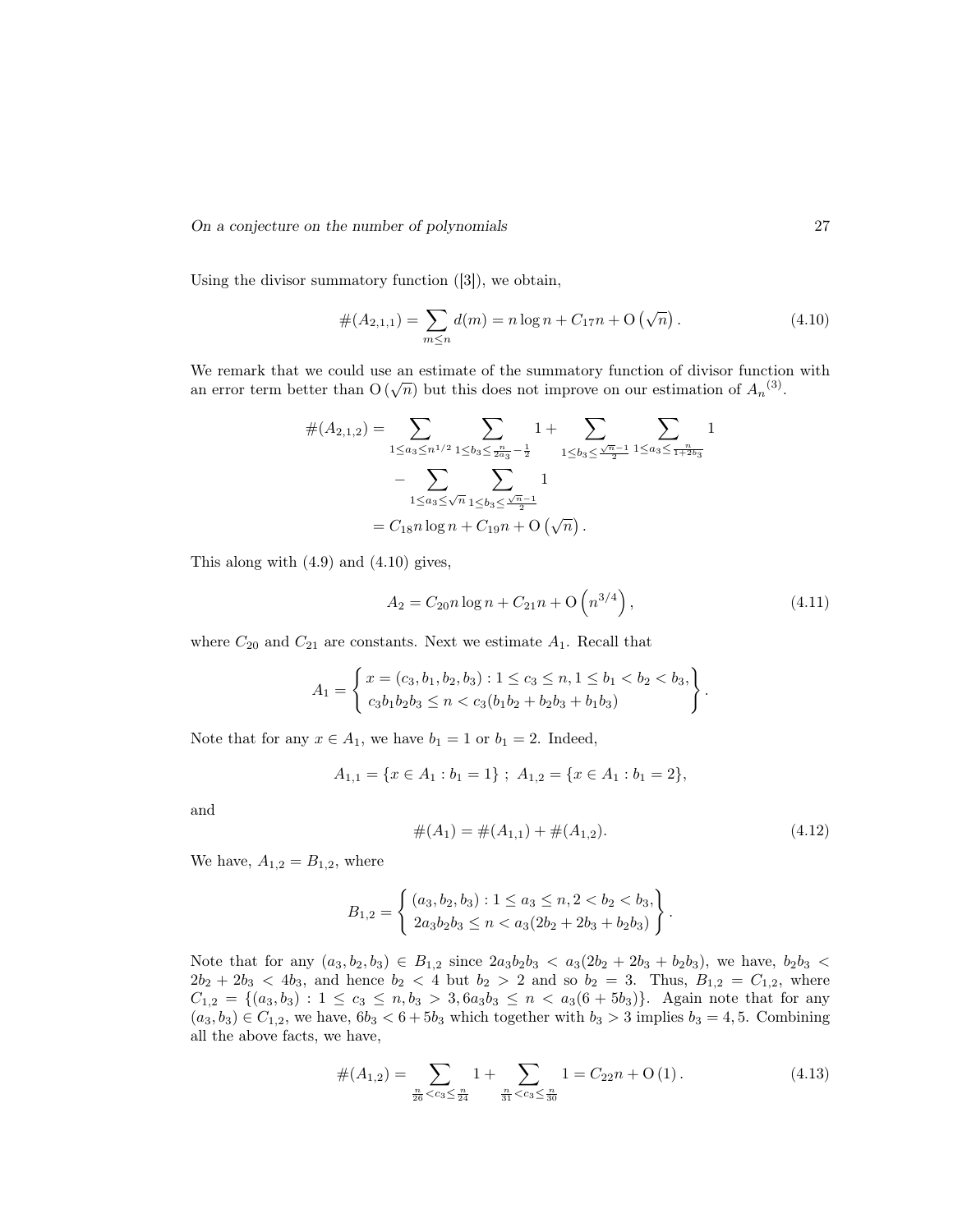Finally we estimate  $A_{1,1}$ . We write  $A_{1,1} = D_{1,1} \setminus F_{1,1}$ , where  $D_{1,1} = \{(a_3, b_2, b_3) : a_3 \le n, 1 \le n \}$  $b_2 < b_3, a_3b_2b_3 \le n\}$ , and  $F_{1,1} = \{(a_3, b_2, b_3) : a_3 \le n, 1 < b_2 < b_3, a_3(b_2 + b_3 + b_2b_3) \le n\}$ . Now,

$$
D_{1,1} = \frac{1}{2!} \sum_{m \le n} d_3(m) - \frac{1}{2} \sum_{\substack{a_3 \le n \\ a_3 b_2 b_3 \le n}} \sum_{\substack{b_2 = b_3 \\ a_3 b_2 b_3 \le n}} \sum_{\substack{b_3 = b_3 \\ a_4 b_2 b_3 \le n}} (4.14)
$$

where  $C_{23}, C_{24}$  and  $C_{25}$  are constants. Next we write,  $F_{1,1} = F_{1,1,1} \cup F_{1,1,2} \cup F_{1,1,3}$  where,  $F_{1,1,1} = \{(a_3, b_2, b_3) \in F_{1,1} : 1 < b_2 < b_3 \le a_3\}, F_{1,1,2} = \{(a_3, b_2, b_3) \in F_{1,1} : 1 < b_2 \le a_3 < b_3\},\$ and  $F_{1,1,3} = \{(a_3, b_2, b_3) \in F_{1,1} : 1 \le a_3 < b_2 < b_3\}$ . In order to estimate these we use partial summation. Note that in  $F_{1,1,1}$ ,  $b_3 \le a_3 \le \frac{n}{b_3+b_4}$  $\frac{b}{b_2 + b_3 + b_2b_3}$ . Also, since  $b_2 < b_3 \le a_3$ , we have that  $b_2b_3^2 \leq a_3b_2b_3 \leq n$  which implies  $b_3 \leq \sqrt{\frac{n}{b_2}}$  and  $b_2^3 \leq a_3b_2b_3 \leq n$  implies  $b_2 \leq n^{1/3}$ . Using this and the estimate

$$
\sum_{n \le x} \frac{1}{n} = \log x + \gamma + \mathcal{O}\left(\frac{1}{x}\right),\,
$$

we obtain,

$$
\#(F_{1,1,1}) = \sum_{1 < b_2 \le n^{1/3}} \sum_{b_2 < b_3 \le \sqrt{\frac{n}{b_2}}} \left[ \frac{n}{b_2 + b_3 + b_2 b_3} - b_3 \right]
$$
  
= 
$$
\sum_{1 < b_2 \le n^{1/3}} \sum_{b_2 < b_3 \le \sqrt{\frac{n}{b_2}}} \frac{n}{b_2 + b_3 + b_2 b_3}
$$
  
- 
$$
\sum_{1 < b_2 \le n^{1/3}} \sum_{b_2 < b_3 \le \sqrt{\frac{n}{b_2}}} b_3 + O\left(\sum_{1 < b_2 \le n^{1/3}} \sum_{b_2 < b_3 \le \sqrt{\frac{n}{b_2}}} 1\right)
$$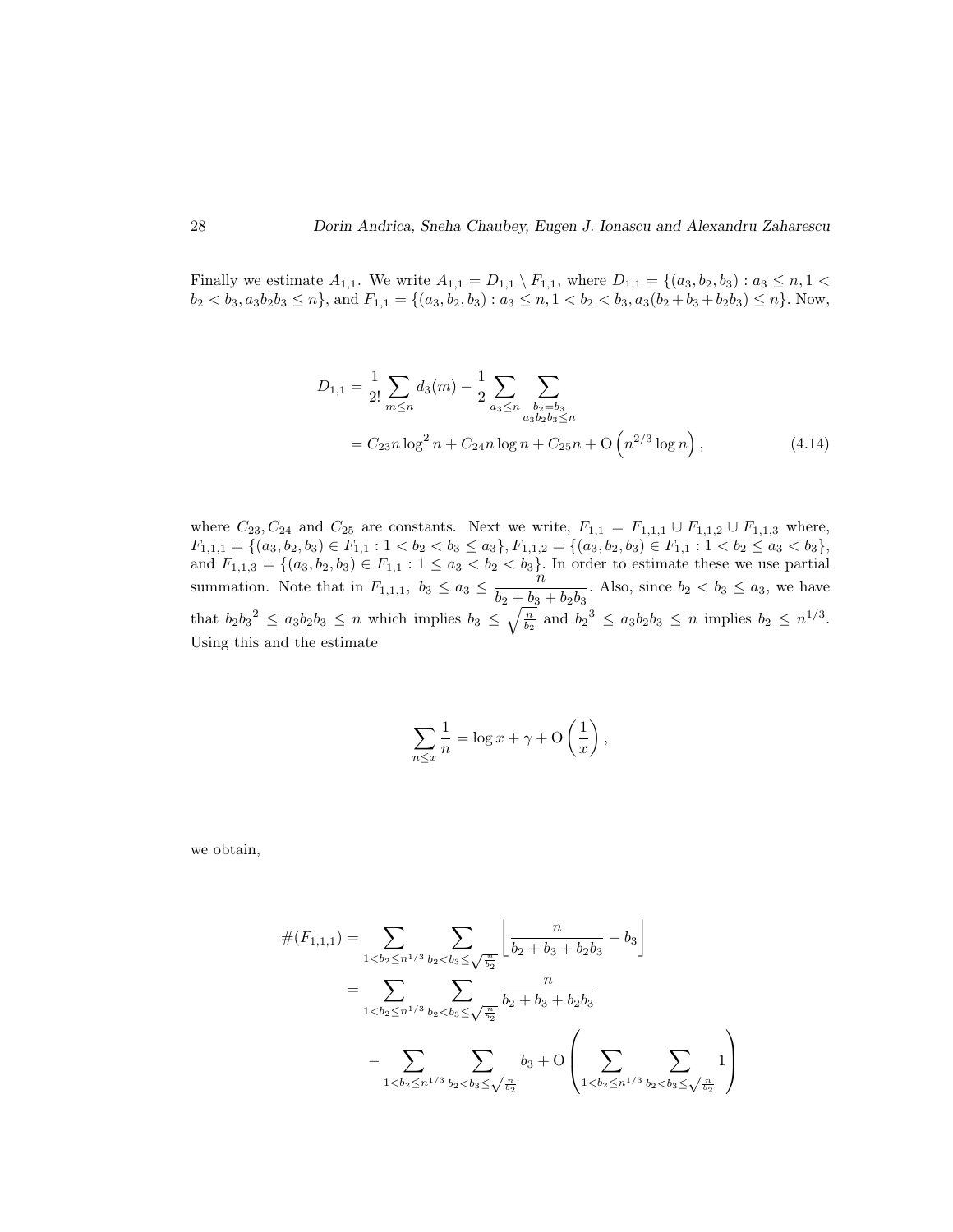And so,

$$
\#(F_{1,1,1}) = \sum_{1 < b_2 \le n^{1/3}} \sum_{b_2 < b_3 \le \sqrt{\frac{n}{b_2}}} \left( \frac{n}{(b_2 + 1)(b_3 + 1)} \right)
$$
  
+ 
$$
\sum_{1 < b_2 \le n^{1/3}} \sum_{b_2 < b_3 \le \sqrt{\frac{n}{b_2}}} \left( \frac{n}{(b_2 + 1)(b_3 + 1)(b_2 + b_3 + b_2 b_3)} \right)
$$
  
- 
$$
\sum_{1 < b_2 \le n^{1/3}} \left( \frac{n}{b_2} - b_2^2 \right) + O\left( \sum_{1 < b_2 \le n^{1/3}} \sqrt{\frac{n}{b_2}} \right)
$$
  
= 
$$
n \sum_{1 < b_2 \le n^{1/3}} \frac{1}{b_2 + 1} \sum_{b_2 < b_3 \le \sqrt{\frac{n}{b_2}}} \frac{1}{b_3 + 1}
$$
  
+ 
$$
\sum_{b_2 > 1} \sum_{b_2 < b_3} \frac{n}{(b_2 + 1)(b_3 + 1)(b_2 + b_3 + b_2 b_3)} + O(n^{2/3})
$$
  
- 
$$
C_{26} n \log n - C_{27} n + O(n^{2/3})
$$
  
= 
$$
n \sum_{1 < b_2 \le n^{1/3}} \frac{1}{b_2 + 1} \log \left( \frac{\sqrt{\frac{n}{b_2}} + 1}{b_2 + 1} \right) + C_{28} n \log n + C_{29} n + O(n^{2/3})
$$
  
= 
$$
C_{30} n \log^2 n + C_{31} n \log n + C_{32} n + O(n^{2/3}), \qquad (4.15)
$$

where in order to estimate the sum  $\sum$  $1 < b_2 \leq n^{1/3}$ 1  $\frac{1}{b_2+1}$  log  $\sqrt{ }$  $\mathcal{L}$  $\sqrt{\frac{n}{b_2}}+1$  $b_2 + 1$  $\setminus$  , we use summation by parts formula [5] with  $a(n) = \frac{1}{n+1}$ ,  $f(m) = \log\left(\frac{\sqrt{\frac{m}{m}}+1}{m+1}\right)$  and  $A(t) = \sum_{n \le t} a(n)$ . Next consider the sum  $F_{1,1,2}.$  $\frac{n}{a_3}+1$ 

Here we have,  $a_3 < b_3 \leq$  $\frac{a_3}{1+b_2} - 1$ ,  $a_3^2b_2 < a_3b_3b_2 \le n$  and  $b_2 \le n^{1/3}$ .

$$
\#(F_{1,1,2}) = \sum_{1 < b_2 \le n^{1/3}} \sum_{b_2 \le a_3 < \sqrt{\frac{n}{b_2}}} \left[ \frac{\frac{n}{a_3} + 1}{1 + b_2} - 1 - a_3 \right]
$$
  
= 
$$
\sum_{1 < b_2 \le n^{1/3}} \sum_{b_2 \le a_3 < \sqrt{\frac{n}{b_2}}} \frac{n}{a_3(1 + b_2)} - \sum_{1 < b_2 \le n^{1/3}} \sum_{b_2 \le a_3 < \sqrt{\frac{n}{b_2}}} \frac{1}{1 + b_2}
$$
  
- 
$$
\sum_{1 < b_2 \le n^{1/3}} \sum_{b_2 \le a_3 < \sqrt{\frac{n}{b_2}}} a_3 + O\left(\sum_{1 < b_2 \le n^{1/3}} \sum_{b_2 \le a_3 < \sqrt{\frac{n}{b_2}}} 1\right).
$$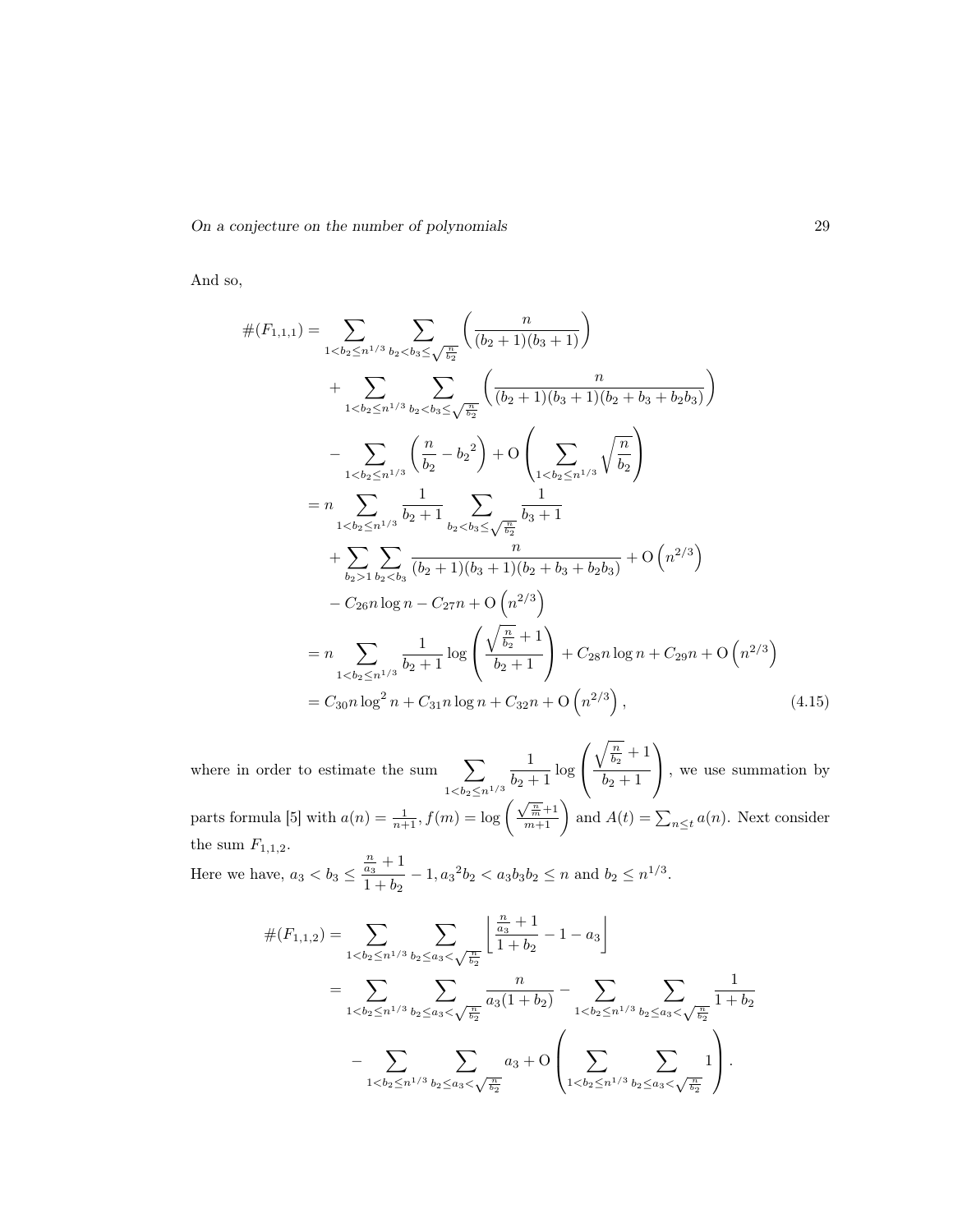Employing summation by parts we get,

$$
\#(F_{1,1,2}) = n \sum_{1 < b_2 \le n^{1/3}} \frac{1}{1+b_2} \log \left( \frac{\sqrt{\frac{n}{b_2}}}{b_2} \right) - \sum_{1 < b_2 \le n^{1/3}} \frac{\sqrt{\frac{n}{b_2}} - b_2}{1+b_2}
$$

$$
- \sum_{1 < b_2 \le n^{1/3}} \left( \frac{n}{b_2} - b_2^2 \right) + O \left( \sum_{1 < b_2 \le n^{1/3}} \sqrt{\frac{n}{b_2}} \right)
$$

$$
= C_{33} n \log^2 n + C_{34} n \log n + C_{35} n + O \left( n^{2/3} \right). \tag{4.16}
$$

And finally we estimate  $F_{1,1,3}$ , where,  $b_2 < b_3 \leq$  $\frac{n}{a_3}+1$  $\frac{a_3}{1+b_2} - 1$ ,  $a_3^2b_2 < a_3b_3b_2 \le n$  and  $a_3 \le n^{1/3}$ .

$$
\#(F_{1,1,3}) = \sum_{1 \leq a_3 \leq n^{1/3}} \sum_{a_3 < b_2 \leq \sqrt{\frac{n}{a_3}}} \left\lfloor \frac{\frac{n}{a_3}+1}{1+b_2} - 1 - b_2 \right\rfloor
$$

Note that the above sum is similar to the sum in (4.16) and so,

$$
\#(F_{1,1,3}) = \#(F_{1,1,2}).
$$

This along with  $(4.14)$ ,  $(4.15)$  and  $(4.16)$  gives,

$$
#(A_{1,1}) = C_{36} n \log^2 n + C_{37} n \log n + C_{38} n + O\left(n^{2/3} \log n\right).
$$

Using this with  $(4.12)$  and  $(4.13)$ , we obtain,

$$
#(A_1) = C_{39}n \log^2 n + C_{40}n \log n + C_{41}n + O\left(n^{2/3} \log n\right).
$$
 (4.17)

We are left to estimate the cardinalities of  $T_1^{(3)}$ ,  $T_2^{(3)}$  and  $T_3^{(3)}$  in (4.3). Observe that  $b_1$  being the smallest in  $T_1^{(3)}$ ,  $T_2^{(3)}$  and  $T_3^{(3)}$ , we have,  $a_3b_1^{3} \le n$  in all the three sets. And so proceeding as above we have,  $\#(T_1^{(3)}) = C_{43}n \log n + C_{44}n + O(n^{3/4}), \#(T_2^{(3)}) = C_{45}n \log n + C_{46}n +$  $O(n^{3/4})$  and  $#(T_3^{(3)}) = O(n^{1/2})$ .

Finally from (4.3), (4.4), (4.5), (4.6), (4.8), (4.11), (4.17) and above, we obtain

$$
A_n^{(3)} = \frac{n \log^3 n}{(3!)^2} + B_1 n \log^2 n + B_2 n \log n + B_3 n + O\left(n^{3/4} \log n\right)
$$

where  $B_1, B_2$  and  $B_3$  are constants. This completes the proof of the theorem.

 $\Box$ 

,

### References

[1] A.F Lavrik, On the principal term in the divisor problem and the power series of the Riemann zeta function in a neighborhood of its pole (Russian), Trudy Mat. Inst. Steklova 142 (1976), 165–173.